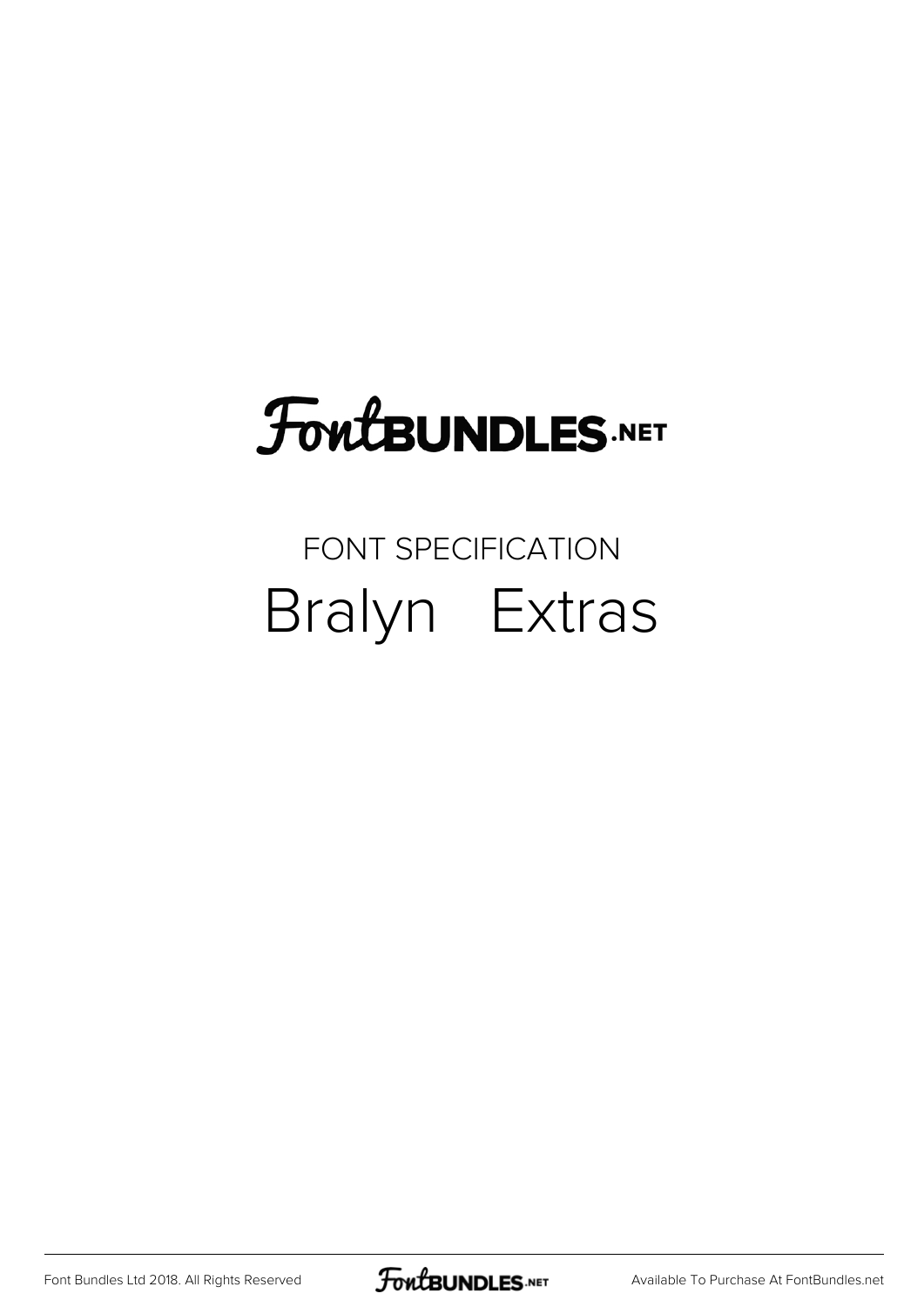## Bralyn - Regular

**Uppercase Characters** 

A B C D E F G H I J K T M M G P Q R S T of of our of the

Lowercase Characters

abcdekghujklmnopqvstuvuvyg

**Numbers** 

0123456789

Punctuation and Symbols  $\gg$ All Other Glyphs Li A A A  $\varphi$  $\varphi$  $\mathbb{P}$  $\varphi$  $\mathcal{A}$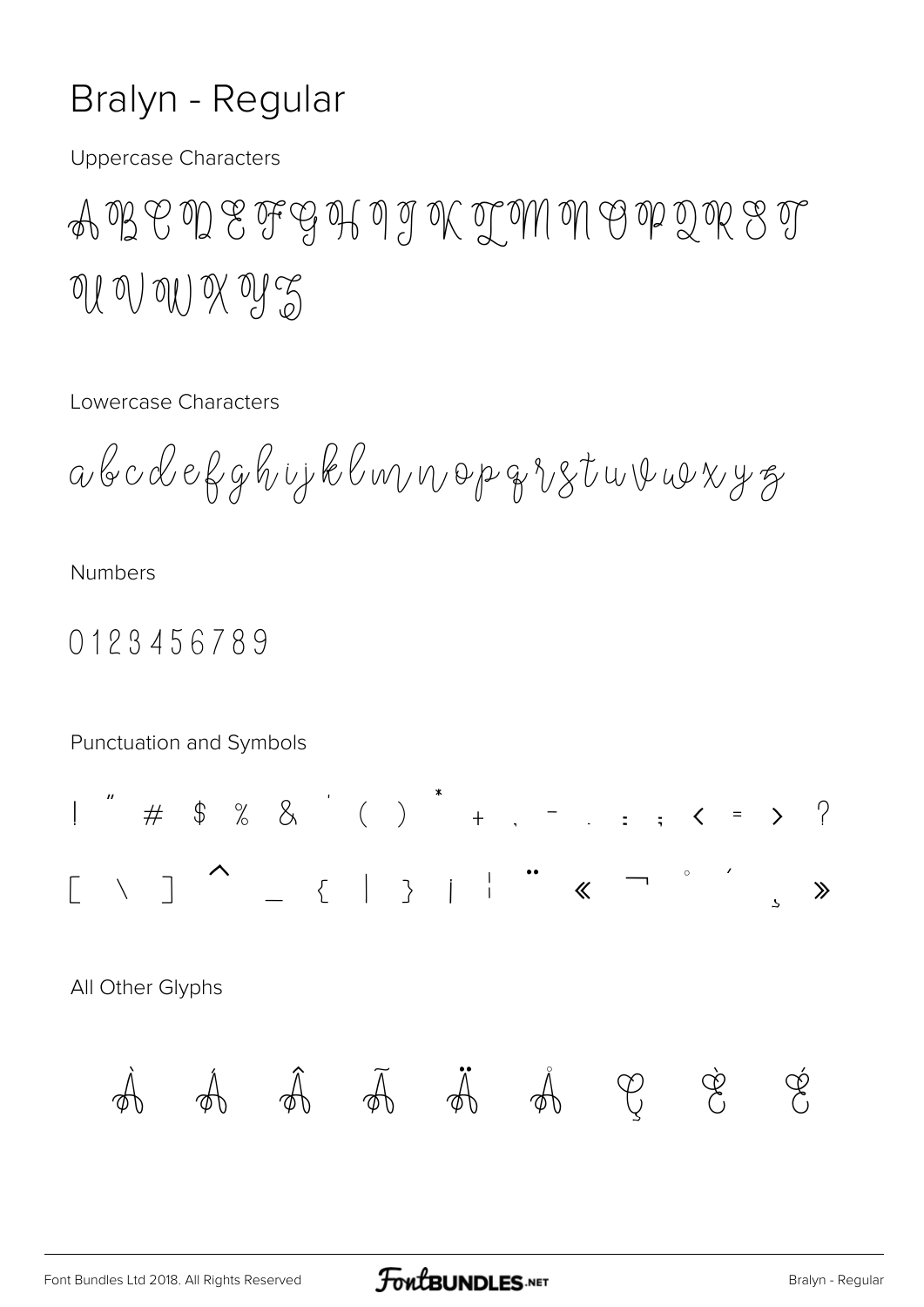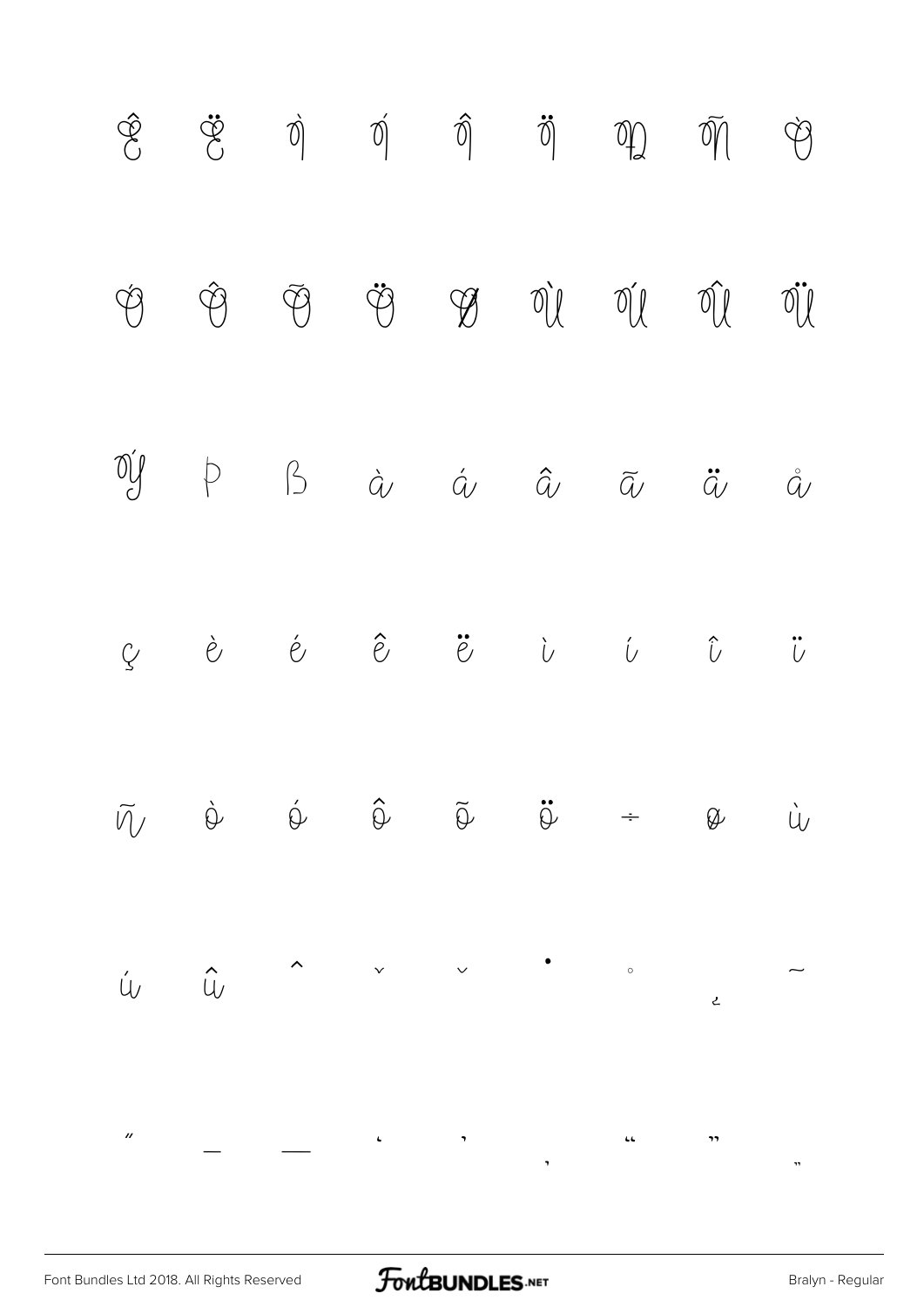